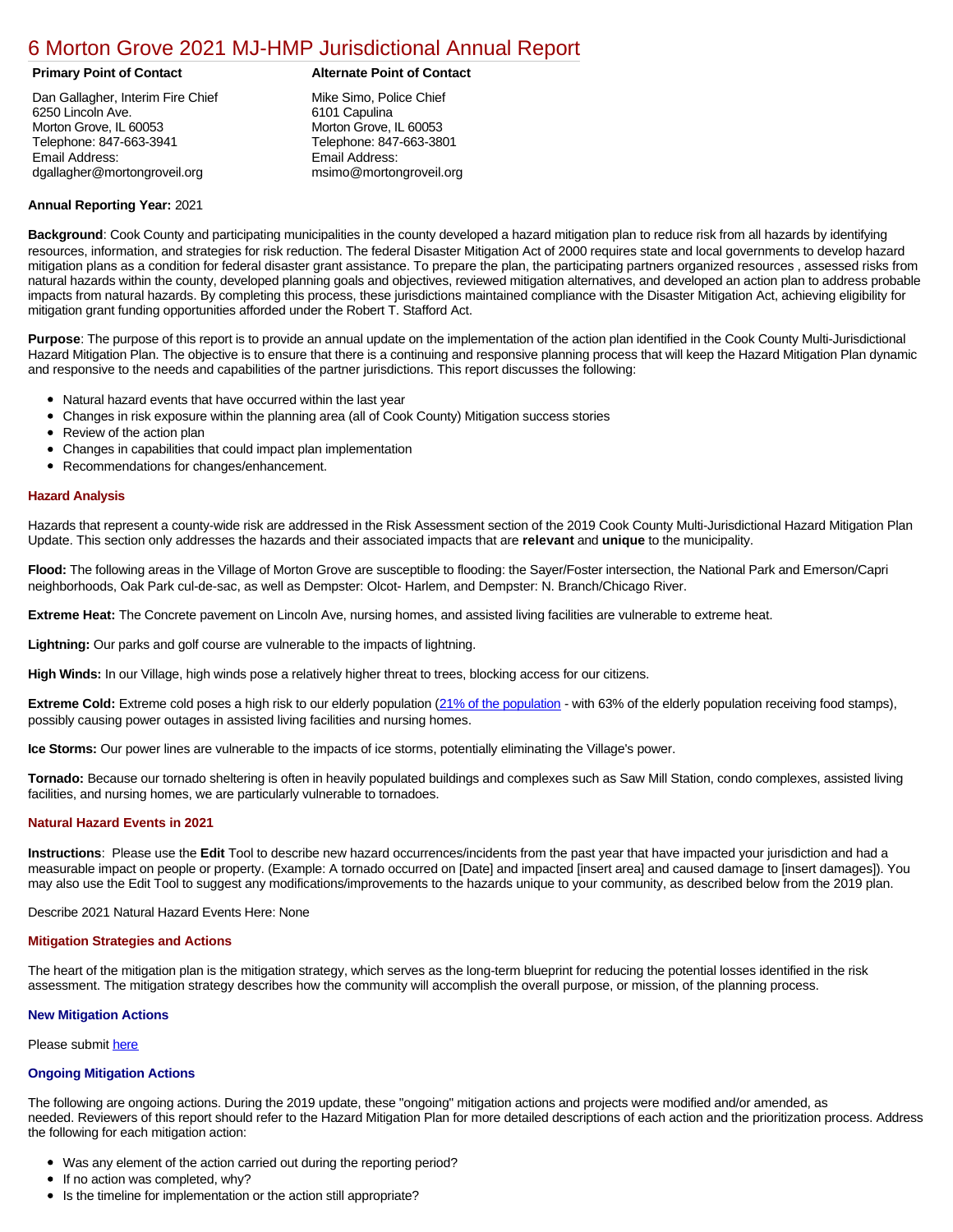If the action was completed, does it need to be changed or removed from the action plan?

| TABLE: HAZARD MITIGATION ACTION PLAN MATRIX                                                                                                                                                                                                                                                                                                                                                                                                                                                                                                                                                                                                                                                                                                                                                                                                      |             |             |                          |                          |                         |                               |                                |                                                            |
|--------------------------------------------------------------------------------------------------------------------------------------------------------------------------------------------------------------------------------------------------------------------------------------------------------------------------------------------------------------------------------------------------------------------------------------------------------------------------------------------------------------------------------------------------------------------------------------------------------------------------------------------------------------------------------------------------------------------------------------------------------------------------------------------------------------------------------------------------|-------------|-------------|--------------------------|--------------------------|-------------------------|-------------------------------|--------------------------------|------------------------------------------------------------|
| <b>Completion status legend:</b><br>$N = New$<br>$o$ = Action Ongoing toward Completion<br>$c =$ Project Completed<br>$R =$ Want Removed from Annex<br>$X = No$ Action Taken                                                                                                                                                                                                                                                                                                                                                                                                                                                                                                                                                                                                                                                                     |             |             |                          |                          |                         |                               |                                |                                                            |
| 2021 Status                                                                                                                                                                                                                                                                                                                                                                                                                                                                                                                                                                                                                                                                                                                                                                                                                                      | 2020 Status | 2019 Status | <b>Hazards Mitigated</b> | <b>Objectives</b><br>Met | Lead<br><b>Agencies</b> | <b>Estimated</b><br>Cost      | Sources of<br><b>Funding</b>   | <b>Timeline/Projected</b><br><b>Completion Date</b><br>(a) |
| Action M8.1—Description - Northeast neighborhood sewer separation project: The project would consist of the separation of the remaining combined sewer<br>system north of Church Street. Storm water would be conveyed to an existing Outfall #17B by way of the Church Street Storm sewer. An engineering study<br>along with the design was completed in 1988, however a redesign would be needed in order to modernize specifications. The project would reduce the<br>amount of storm water entering the combined sewer system thereby reducing the number of combined sewer overflows. The project would also reduce<br>surface water flooding that leads to the street and overland flooding along with reducing the number of basement backups in the area. Preliminary<br>engineering is anticipated to be completed by the end of 2019. |             |             |                          |                          |                         |                               |                                |                                                            |
| <b>Status Description:</b>                                                                                                                                                                                                                                                                                                                                                                                                                                                                                                                                                                                                                                                                                                                                                                                                                       |             |             |                          |                          |                         |                               |                                |                                                            |
| $\circ$                                                                                                                                                                                                                                                                                                                                                                                                                                                                                                                                                                                                                                                                                                                                                                                                                                          |             | Ongoing     | Flooding                 | 1, 2, 3, 7, 9            | <b>Public Works</b>     | \$7,260,000                   | Enterprise fund                | Long-term                                                  |
| Action M8.2—Description - North central neighborhood sewer separation project: Project would consist of the separation of the combined sewer system<br>from Austin Avenue to Linder Avenue and Dempster Street to Church Street. Storm water would be conveyed to two existing outfalls #13 and #14. All<br>engineering and design work would also need to be completed for the project. The project would reduce the amount of storm water entering the combined<br>sewer system thereby reducing the number of combined sewer overflows. The project would also reduce surface water flooding that leads to street and<br>overland flooding along with reducing the number of basement backups in the area                                                                                                                                     |             |             |                          |                          |                         |                               |                                |                                                            |
| <b>Status Description:</b>                                                                                                                                                                                                                                                                                                                                                                                                                                                                                                                                                                                                                                                                                                                                                                                                                       |             |             |                          |                          |                         |                               |                                |                                                            |
| O                                                                                                                                                                                                                                                                                                                                                                                                                                                                                                                                                                                                                                                                                                                                                                                                                                                |             | Ongoing     | Flooding                 | 1, 2, 3, 7, 9            | <b>Public Works</b>     | \$11,000,000;<br>Short-term   | Enterprise<br>Fund             | Long-term                                                  |
| Action M8.3-Description - South central neighborhood sewer separation project: The project would consist of the separation of the combined sewer<br>system from Austin Ave to Frontage Road and Main Street to Dempster Street. Storm water would be conveyed to an existing outfall #11. All engineering and<br>design work would also need to be completed for the project. The project would reduce the amount of storm water entering the combined sewer system<br>thereby reducing the number of combined sewer overflows. The project would also reduce surface water flooding that leads to the street and overland<br>flooding along with reducing the number of basement backups in the area.                                                                                                                                           |             |             |                          |                          |                         |                               |                                |                                                            |
| <b>Status Description:</b>                                                                                                                                                                                                                                                                                                                                                                                                                                                                                                                                                                                                                                                                                                                                                                                                                       |             |             |                          |                          |                         |                               |                                |                                                            |
| O                                                                                                                                                                                                                                                                                                                                                                                                                                                                                                                                                                                                                                                                                                                                                                                                                                                |             | Ongoing     | Flooding                 | 1, 2, 3, 7, 9            | <b>Public Works</b>     | \$10,000,000;<br>Medium       | Enterprise<br>Fund             | Long-term                                                  |
| Action M8.4—Description- Oak Park Avenue underground storm water detention: The project would consist of the installation of a 35' wide by 5' deep and<br>390 'long underground storage chamber under a portion of Oak Park Avenue. A feasibility study has been conducted; however engineering and design work<br>would also need to be completed for the project. The project would reduce or eliminate the right-of-way flooding issues on Oak Park Avenue north of<br>Beckwith Road utilizing a underground storm water detention system that provides 1.56 Ac-ft. of storage.                                                                                                                                                                                                                                                               |             |             |                          |                          |                         |                               |                                |                                                            |
| <b>Status Description:</b>                                                                                                                                                                                                                                                                                                                                                                                                                                                                                                                                                                                                                                                                                                                                                                                                                       |             |             |                          |                          |                         |                               |                                |                                                            |
| O                                                                                                                                                                                                                                                                                                                                                                                                                                                                                                                                                                                                                                                                                                                                                                                                                                                |             | Ongoing     | Flooding                 | 1, 2, 3, 7, 9            |                         | Public Works   1,100,000; Low | Enterprise<br>Fund             | Long-term                                                  |
| Action M8.5—Description - Storm water storage feasibility study: The project would consist of a hydraulic engineering study to determine the feasibility of<br>utilizing unimproved alley easements and other Village owned lands for the purpose of storm water detention either above or below ground. The project would<br>determine if areas prone to flooding could benefit from the use of unimproved easements or other Village owned lands in the storage of storm water slowing<br>the flow of storm water into the Village's storm sewer system thereby reducing the occurrence of street and overland flooding.                                                                                                                                                                                                                       |             |             |                          |                          |                         |                               |                                |                                                            |
| <b>Status Description:</b>                                                                                                                                                                                                                                                                                                                                                                                                                                                                                                                                                                                                                                                                                                                                                                                                                       |             |             |                          |                          |                         |                               |                                |                                                            |
| O                                                                                                                                                                                                                                                                                                                                                                                                                                                                                                                                                                                                                                                                                                                                                                                                                                                |             | Ongoing     | Flooding                 | 1, 2, 3, 7, 9            | <b>Public Works</b>     | \$45,000; Low                 | General Fund                   | Long-term                                                  |
| Action M8.6—Description - Dempster Street relief sewer: The project would consist of adding additional storm water storage capacity to the Dempster<br>Street Illinois Department of Transportation (IDOT) storm sewer running from Ozark Avenue to Waukegan Road. The project funding could be shared by the<br>IDOT, the Village of Niles and the Village of Morton Grove. The project would reduce or eliminate the number of Street closures on US Route 58 caused by<br>street flooding, which in turn causes overland flooding that causes basement flooding in the area.                                                                                                                                                                                                                                                                  |             |             |                          |                          |                         |                               |                                |                                                            |
| <b>Status Description:</b>                                                                                                                                                                                                                                                                                                                                                                                                                                                                                                                                                                                                                                                                                                                                                                                                                       |             |             |                          |                          |                         |                               |                                |                                                            |
| $\mathsf O$                                                                                                                                                                                                                                                                                                                                                                                                                                                                                                                                                                                                                                                                                                                                                                                                                                      |             | Ongoing     | Flooding                 | 1, 2, 3, 7, 9            | <b>IDOT</b>             | \$5,000,000                   | <b>Capital Project</b><br>Fund | Short-term                                                 |
| Action M8.7-Description - Sewer Lining Project: The project would consist lining Village sanitary sewers throughout the Village of Morton Grove over the<br>course of a four year program. The project would reduce the amount of storm water infiltration that occurs in older sanitary sewers. Reducing the amount of<br>storm water infiltration will help reduce the amount of basement flooding along with reducing the number of combined sewer overflows. (\$250,000 per year)                                                                                                                                                                                                                                                                                                                                                            |             |             |                          |                          |                         |                               |                                |                                                            |
| <b>Status Description:</b>                                                                                                                                                                                                                                                                                                                                                                                                                                                                                                                                                                                                                                                                                                                                                                                                                       |             |             |                          |                          |                         |                               |                                |                                                            |
| O                                                                                                                                                                                                                                                                                                                                                                                                                                                                                                                                                                                                                                                                                                                                                                                                                                                |             | Ongoing     | Flooding                 | 1, 2, 3, 7, 9            | <b>Public Works</b>     | \$1,000,000;<br>Medium        | Enterprise<br>Fund             | Short-term                                                 |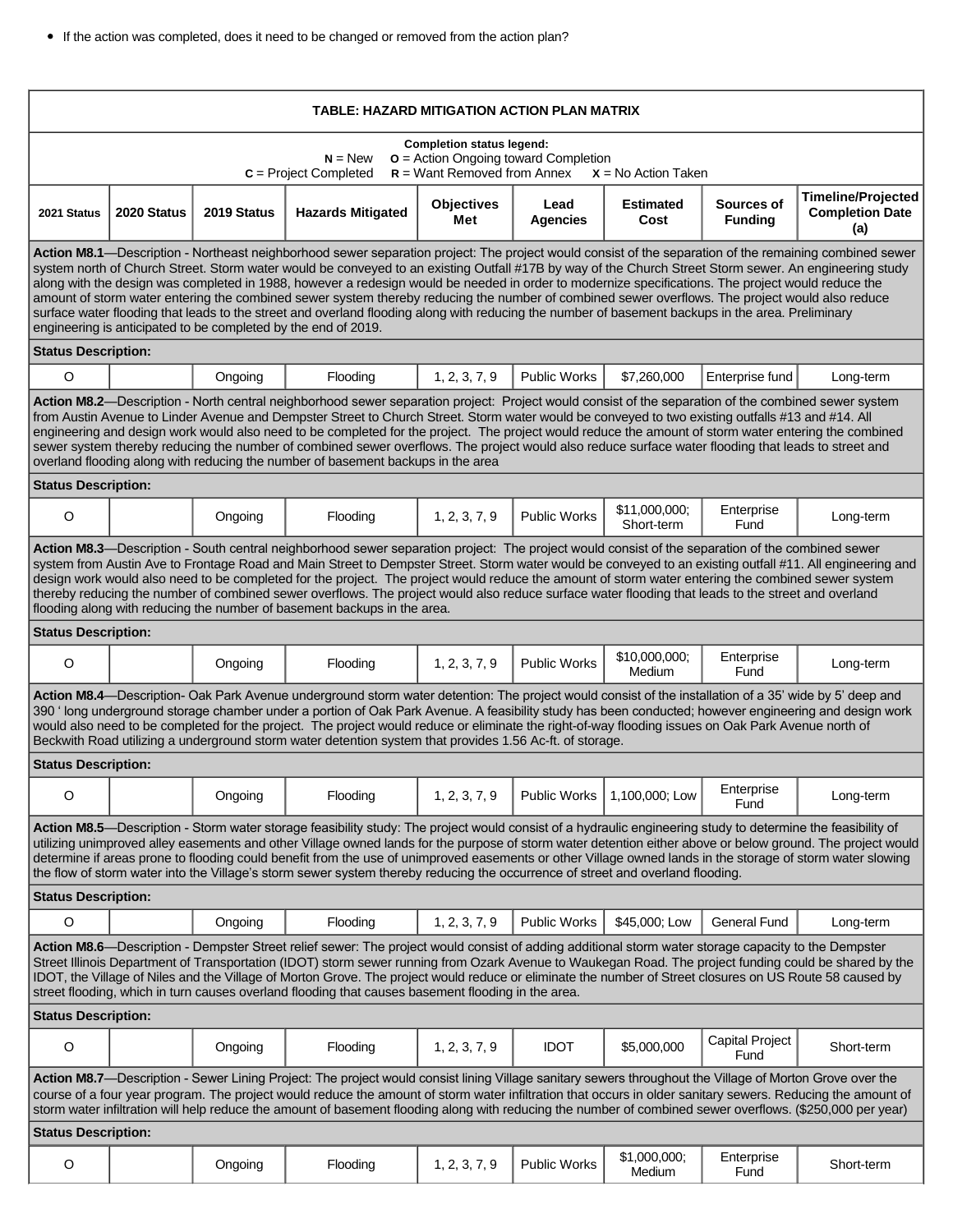| Action M8.8—Description Rain barrel project: The project would purchase approximately 500 rain barrels in order to start a self-sustaining sales and<br>education program that would teach residents how to store and manage storm water on their own property, with projects such as rain gardens, ponds, rain                                                                                                                                                                                                            |                                    |           |                                                                                                                                                      |                                 |                     |                        |                                                                    |                                        |  |
|----------------------------------------------------------------------------------------------------------------------------------------------------------------------------------------------------------------------------------------------------------------------------------------------------------------------------------------------------------------------------------------------------------------------------------------------------------------------------------------------------------------------------|------------------------------------|-----------|------------------------------------------------------------------------------------------------------------------------------------------------------|---------------------------------|---------------------|------------------------|--------------------------------------------------------------------|----------------------------------------|--|
| barrels, etc. The project would reduce and delay the amount of storm water entering the storm and combined sewer systems. Thereby reducing the<br>incidences of basement and street flooding along with reducing the amount of combined sewer overflows.                                                                                                                                                                                                                                                                   |                                    |           |                                                                                                                                                      |                                 |                     |                        |                                                                    |                                        |  |
| <b>Status Description:</b>                                                                                                                                                                                                                                                                                                                                                                                                                                                                                                 |                                    |           |                                                                                                                                                      |                                 |                     |                        |                                                                    |                                        |  |
| $\mathsf{C}$                                                                                                                                                                                                                                                                                                                                                                                                                                                                                                               | $\blacksquare$                     | Completed | Flooding                                                                                                                                             | 1, 2, 3, 7, 9                   | <b>Public Works</b> | \$25,000; Low          | <b>General Fund</b>                                                | Completed                              |  |
| Action M8.9—Description – Emergency Operations Center: Morton Grove is a lead agency in the region for emergency operations responses. The project<br>herein would be to develop a modern emergency operations center that would meet the need of the region. The current operations center is at fire station<br>headquarters which is also used as the main fire station. The Emergency Operations Center would serve several police and fire departments in the region<br>that serve a densely populated suburban area. |                                    |           |                                                                                                                                                      |                                 |                     |                        |                                                                    |                                        |  |
|                                                                                                                                                                                                                                                                                                                                                                                                                                                                                                                            | <b>Status Description:</b>         |           |                                                                                                                                                      |                                 |                     |                        |                                                                    |                                        |  |
| ${\sf R}$                                                                                                                                                                                                                                                                                                                                                                                                                                                                                                                  |                                    | Ongoing   | All Hazards                                                                                                                                          | 1, 5, 8                         | Fire Dept.          | \$1,200,000;<br>Medium | <b>General Fund</b>                                                | Short-term                             |  |
|                                                                                                                                                                                                                                                                                                                                                                                                                                                                                                                            | valued at \$400,000 and take 1 yr. |           | Action M8.10-Description - Generator: We are in need of back-up generation at both our South Pumping Station and at PW itself. This project would be |                                 |                     |                        |                                                                    |                                        |  |
| <b>Status Description:</b>                                                                                                                                                                                                                                                                                                                                                                                                                                                                                                 |                                    |           |                                                                                                                                                      |                                 |                     |                        |                                                                    |                                        |  |
| C                                                                                                                                                                                                                                                                                                                                                                                                                                                                                                                          |                                    | Completed | All Hazards                                                                                                                                          | 1, 2, 13                        | <b>Public Works</b> | \$400,000;<br>Medium   | <b>General Fund</b>                                                | Completed                              |  |
| Action M8.11-Where appropriate, support retrofitting, purchase, or relocation of structures in hazard-prone areas to prevent future structure damage. Give<br>priority to properties with exposure to repetitive losses.                                                                                                                                                                                                                                                                                                   |                                    |           |                                                                                                                                                      |                                 |                     |                        |                                                                    |                                        |  |
| <b>Status Description:</b>                                                                                                                                                                                                                                                                                                                                                                                                                                                                                                 |                                    |           |                                                                                                                                                      |                                 |                     |                        |                                                                    |                                        |  |
| $\circ$                                                                                                                                                                                                                                                                                                                                                                                                                                                                                                                    |                                    | Ongoing   | All                                                                                                                                                  | 7, 13                           | Village             | High                   | <b>FEMA Hazard</b><br>Mitigation<br>Grant                          | Long-term<br>(depending on<br>funding) |  |
|                                                                                                                                                                                                                                                                                                                                                                                                                                                                                                                            |                                    |           | Action M8.12-Continue to support the countywide actions identified in this plan.                                                                     |                                 |                     |                        |                                                                    |                                        |  |
| <b>Status Description:</b>                                                                                                                                                                                                                                                                                                                                                                                                                                                                                                 |                                    |           |                                                                                                                                                      |                                 |                     |                        |                                                                    |                                        |  |
| R                                                                                                                                                                                                                                                                                                                                                                                                                                                                                                                          |                                    | Removed   | All                                                                                                                                                  | Αll                             | Village             | Low                    | <b>General Fund</b>                                                | Removed                                |  |
|                                                                                                                                                                                                                                                                                                                                                                                                                                                                                                                            |                                    |           | Action M8.13-Actively participate in the plan maintenance strategy identified in this plan.                                                          |                                 |                     |                        |                                                                    |                                        |  |
| <b>Status Description:</b>                                                                                                                                                                                                                                                                                                                                                                                                                                                                                                 |                                    |           |                                                                                                                                                      |                                 |                     |                        |                                                                    |                                        |  |
| R                                                                                                                                                                                                                                                                                                                                                                                                                                                                                                                          |                                    | Removed   | ΑIΙ                                                                                                                                                  | 3, 4, 6                         | DHSEM,<br>Village   | Low                    | <b>General Fund</b>                                                | Removed                                |  |
| Action M8.14—Consider participation in incentive-based programs such as the Community Rating System, Tree City, and StormReady.                                                                                                                                                                                                                                                                                                                                                                                            |                                    |           |                                                                                                                                                      |                                 |                     |                        |                                                                    |                                        |  |
| <b>Status Description:</b>                                                                                                                                                                                                                                                                                                                                                                                                                                                                                                 |                                    |           |                                                                                                                                                      |                                 |                     |                        |                                                                    |                                        |  |
| O                                                                                                                                                                                                                                                                                                                                                                                                                                                                                                                          |                                    | Ongoing   | Αll                                                                                                                                                  | 3, 4, 5, 6, 7, 9,<br>10, 11, 13 | Village             | Low                    | <b>General Fund</b>                                                | Long-term                              |  |
| Action M8.15-Maintain good standing under the National Flood Insurance Program by implementing programs that meet or exceed the minimum NFIP<br>requirements. Such programs include enforcing an adopted flood damage prevention ordinance, participating in floodplain mapping updates, and providing<br>public assistance and information on floodplain requirements and impacts.                                                                                                                                        |                                    |           |                                                                                                                                                      |                                 |                     |                        |                                                                    |                                        |  |
| <b>Status Description:</b>                                                                                                                                                                                                                                                                                                                                                                                                                                                                                                 |                                    |           |                                                                                                                                                      |                                 |                     |                        |                                                                    |                                        |  |
| $\mathsf O$                                                                                                                                                                                                                                                                                                                                                                                                                                                                                                                |                                    | Ongoing   | Flooding                                                                                                                                             | 4, 6, 9                         | <b>Public Works</b> | Low                    | <b>General Fund</b>                                                | Short-term and<br>ongoing              |  |
| Action M8.16-Where feasible, implement a program to record high water marks following high-water events.                                                                                                                                                                                                                                                                                                                                                                                                                   |                                    |           |                                                                                                                                                      |                                 |                     |                        |                                                                    |                                        |  |
| <b>Status Description:</b>                                                                                                                                                                                                                                                                                                                                                                                                                                                                                                 |                                    |           |                                                                                                                                                      |                                 |                     |                        |                                                                    |                                        |  |
| $\circ$                                                                                                                                                                                                                                                                                                                                                                                                                                                                                                                    |                                    | Ongoing   | Flooding, Severe<br>Weather                                                                                                                          | 3, 6, 9                         | Village             | Medium                 | General Fund;<br><b>FEMA Grant</b><br>Funds (Public<br>Assistance) | Long-term                              |  |
| Action M8.17-Integrate the hazard mitigation plan into other plans, programs, or resources that dictate land use or redevelopment.                                                                                                                                                                                                                                                                                                                                                                                         |                                    |           |                                                                                                                                                      |                                 |                     |                        |                                                                    |                                        |  |
| <b>Status Description:</b>                                                                                                                                                                                                                                                                                                                                                                                                                                                                                                 |                                    |           |                                                                                                                                                      |                                 |                     |                        |                                                                    |                                        |  |
| O                                                                                                                                                                                                                                                                                                                                                                                                                                                                                                                          |                                    | Ongoing   | Αll                                                                                                                                                  | 3, 4, 6, 10, 13                 | Village             | Low                    | <b>General Fund</b>                                                | Short-term                             |  |
| Action M8.18-Install Multiple back-up generators on trailers to power areas designated as areas of refuge and areas/building with large populations.<br>Contract with company with large power supply capabilities such as ComEd.                                                                                                                                                                                                                                                                                          |                                    |           |                                                                                                                                                      |                                 |                     |                        |                                                                    |                                        |  |
| <b>Status Description:</b>                                                                                                                                                                                                                                                                                                                                                                                                                                                                                                 |                                    |           |                                                                                                                                                      |                                 |                     |                        |                                                                    |                                        |  |